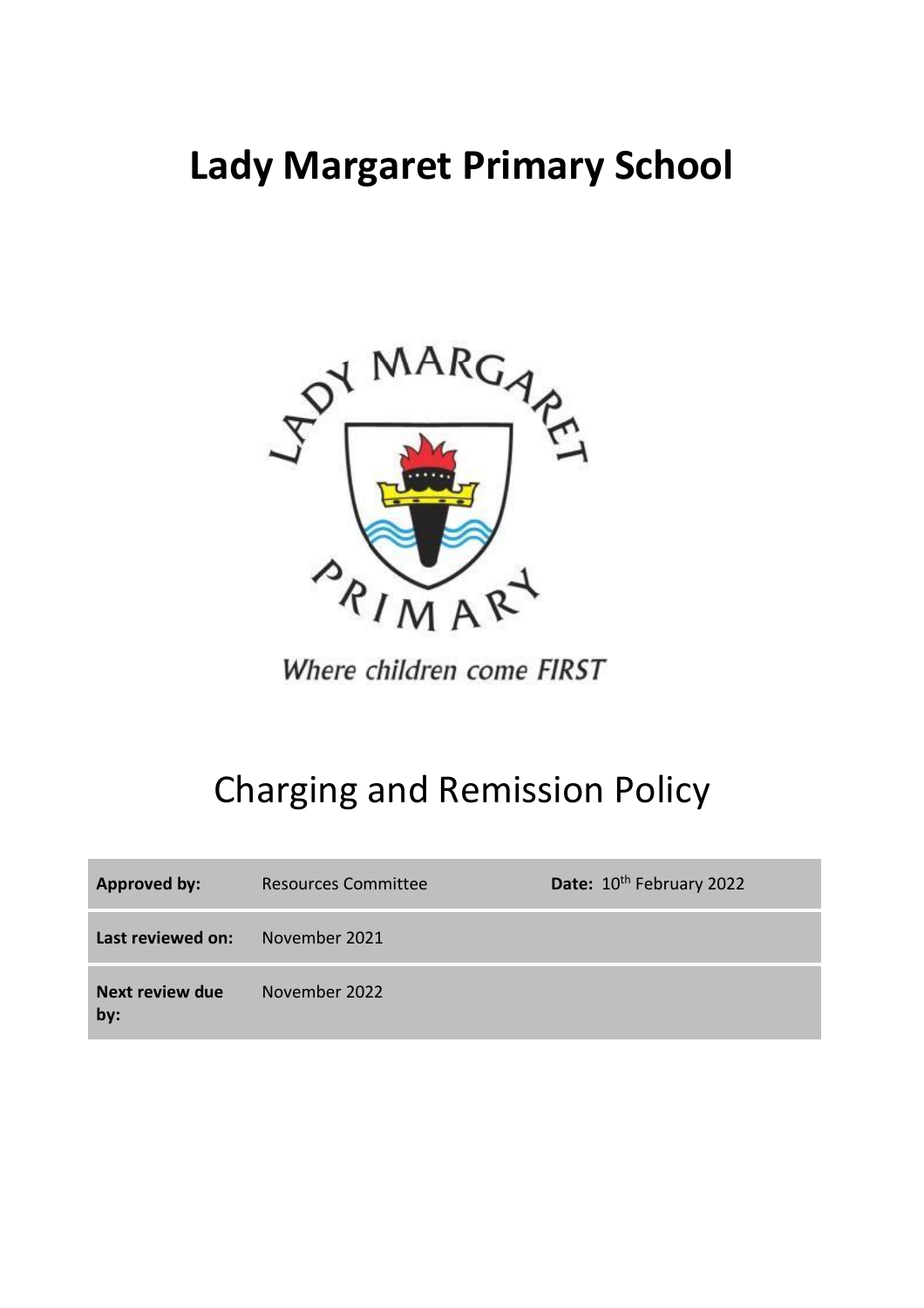# **Contents**

| 2.  |  |
|-----|--|
| 3.  |  |
| 4.  |  |
| 5.  |  |
| 6.  |  |
| 7.  |  |
| 8.  |  |
| 9.  |  |
| 10. |  |
| 11. |  |

This policy supports the **Rights Respecting principles** adopted by Lady Margaret Primary School and is particular relevant to the following articles:

#### **Article 3**

**The best interests of the child must be a top priority in all things that affect children.**

### **Article 15**

**Every child has the right to meet with other children and to join groups and organisations, as long as this does not stop other people from enjoying their rights.**

#### **Article 27**

**Every child has the right to a standard of living that is good enough to meet their physical, social and mental needs. Governments must help families who cannot afford to provide this.**

#### **Article 28**

**Every child has the right to an education. Primary education must be free. Secondary education must be available for every child. Discipline in schools must respect children's dignity. Richer countries must help poorer countries achieve this.**

#### **Article 29**

**Education must develop every child's personality, talents and abilities to the full. It must encourage the child's respect for human rights as well as respect for their parents, their own and other cultures, and the environment.**

### **Article 31**

**Every child has the right to relax, play and take part in a wide range of cultural and artistic activities.**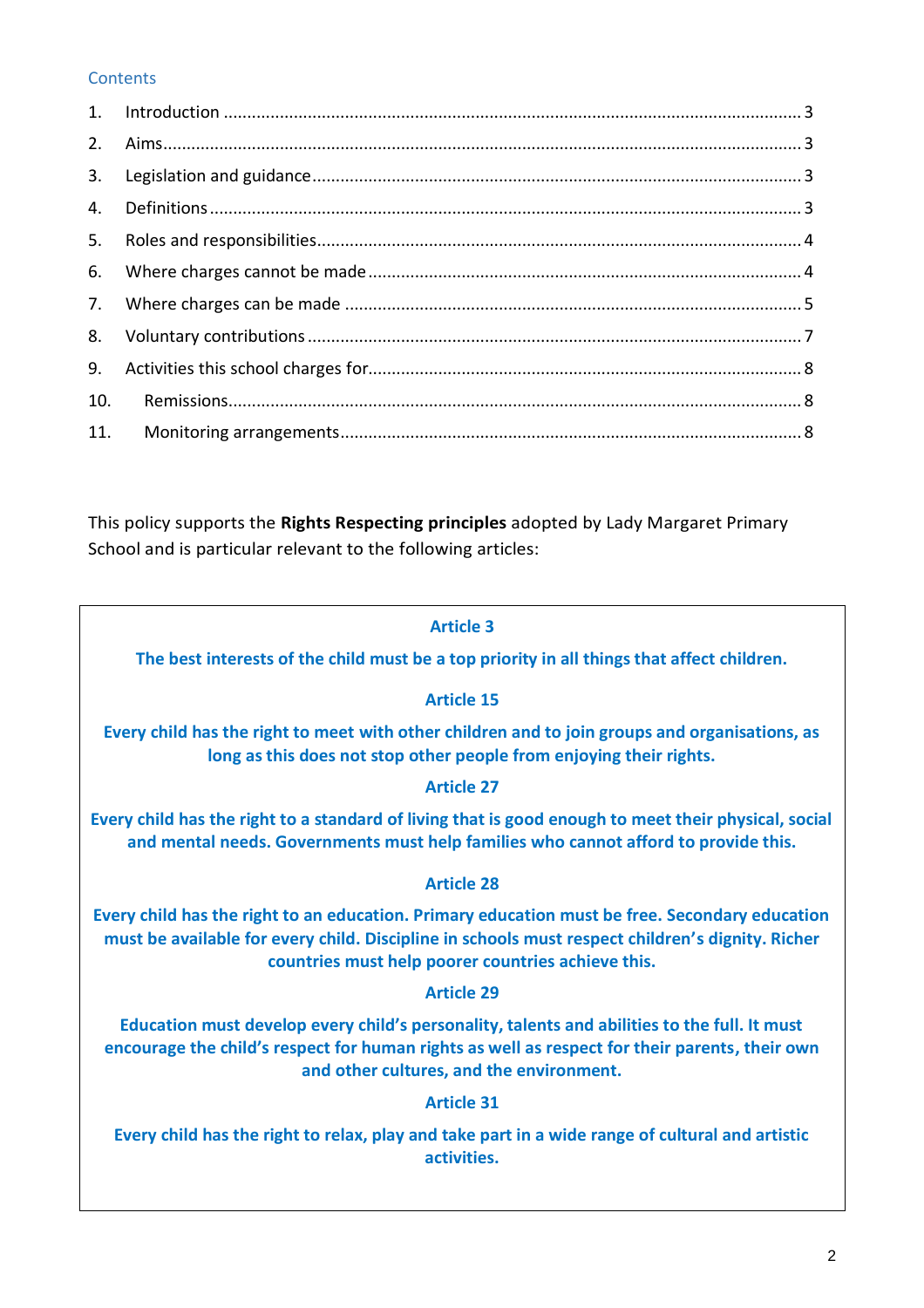#### <span id="page-2-0"></span>**1. Introduction**

The governing body recognises the valuable contribution that the wide range of additional activities including clubs and trips, can make towards pupils' personal and social education and will wherever possible ensure that each child goes on a trip or has a visitor to class each term.

The governing body aims to promote such activities both as part of a broad balanced curriculum for the pupils and as additional optional extras.

We believe that all our pupils should have an equal opportunity to benefit from school activities and visits (curricular and extra-curricular) independent of their parents'/carers' financial means.

This policy describes how we will do our best to ensure a good range of visits and activities is offered and, at the same time, try to minimise the financial barriers which may prevent some pupils taking full advantage of the opportunities.

Sections 449-462 of the Education Act 1996 set out the law on charging for school activities in schools maintained by local authorities in England,

The governing body of Lady Margaret Primary School have, determined that the school may make charges and seek voluntary contributions from parents for school activities provided for registered pupils at the school on the basis of the information set out in the main part of this document.

### <span id="page-2-1"></span>**2. Aims**

Our school aims to:

- Have robust, clear processes in place for charging and remissions
- Clearly set out the types of activity that can be charged for and when charges will be made

#### <span id="page-2-2"></span>**3. Legislation and guidance**

This policy is based on advice from the Department for Education (DfE) on charging for school [activities](https://www.gov.uk/government/publications/charging-for-school-activities) an[d the Education Act 1996,](http://www.legislation.gov.uk/ukpga/1996/56/part/VI/chapter/III) sections 449-462 of which set out the law on charging for school activities in maintained schools in England.

<span id="page-2-3"></span>It's also based on guidance from the DfE on [statutory policies for schools and academy trusts.](https://www.gov.uk/government/publications/statutory-policies-for-schools-and-academy-trusts/statutory-policies-for-schools-and-academy-trusts)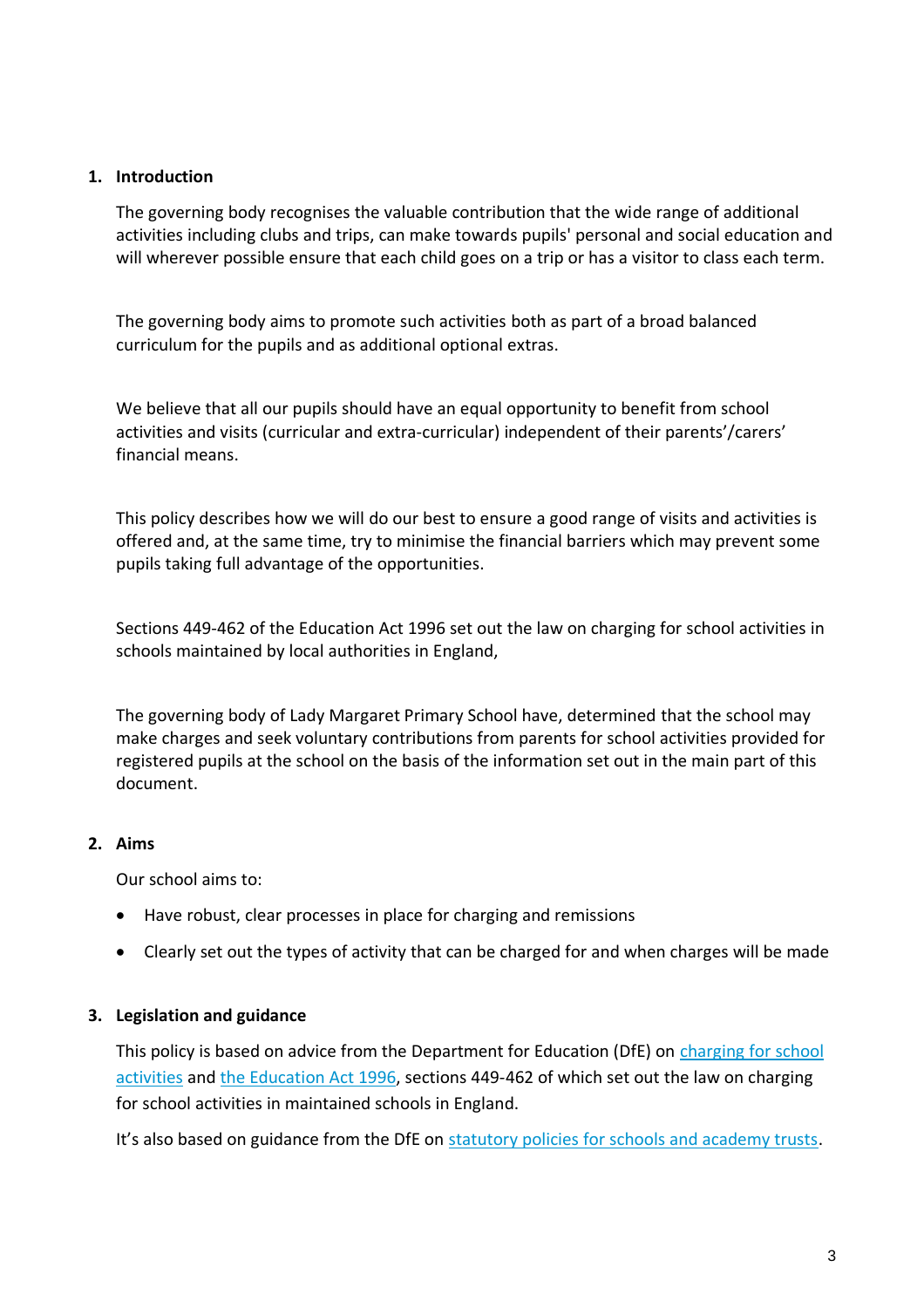# **4. Definitions**

- Charge: a fee payable for specifically defined activities
- Remission: the cancellation of a charge which would normally be payable

# <span id="page-3-0"></span>**5. Roles and responsibilities**

### **4.1 The governing body**

The governing board has overall responsibility for approving the charging and remissions policy, but can delegate this to a committee, an individual governor or the headteacher.

The governing board also has overall responsibility for monitoring the implementation of this policy.

In our school, monitoring the implementation of this policy has been delegated to the resources committee

#### **4.2 The headteacher**

The headteacher is responsible for ensuring staff are familiar with the charging and remissions policy, and that it is being applied consistently.

### **4.3 Staff**

Our staff are responsible for:

- Implementing the charging and remissions policy consistently
- Notifying the headteacher of any specific circumstances which they are unsure about or where they are not certain if the policy applies

The senior leadership team will provide staff with appropriate training in relation to this policy and its implementation.

### **4.4 Parents**

Parents are expected to notify staff or the headteacher of any concerns or queries regarding the charging and remissions policy.

### <span id="page-3-1"></span>**6. Where charges cannot be made**

Below we set out **what the school cannot charge for**:

#### **5.1 Education**

- Admission applications
- Education provided during school hours (including the supply of any materials, books, instruments or other equipment)
- Education provided outside school hours if it is part of:
	- the national curriculum
	- A syllabus for a prescribed public examination that the pupil is being prepared for at the school
	- Religious education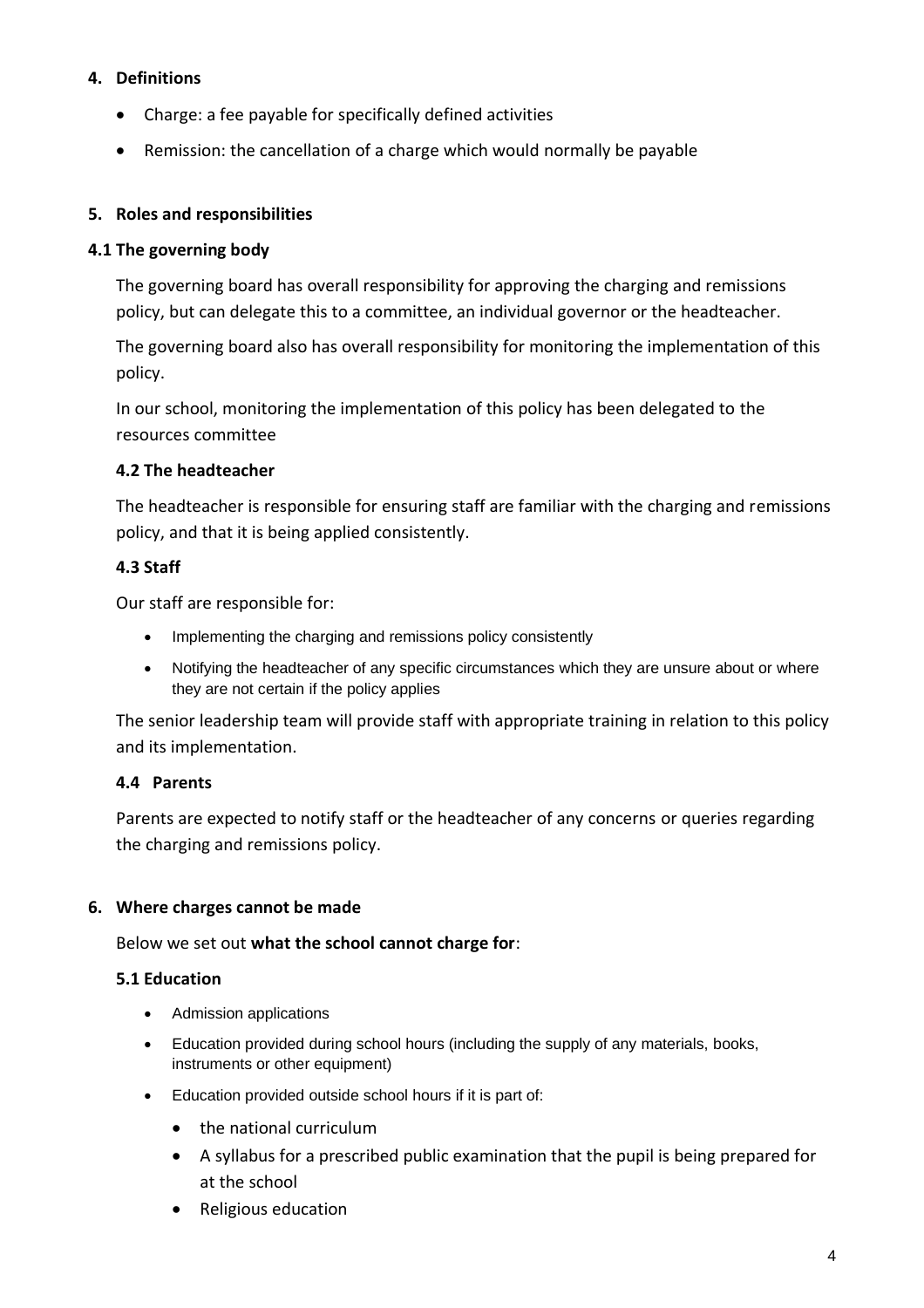- Instrumental or vocal tuition, for pupils learning individually or in groups, unless the tuition is provided at the request of the pupil's parent
- Entry for a prescribed public examination if the pupil has been prepared for it at the school
- Examination re-sit(s) if the pupil is being prepared for the re-sit(s) at the school

# **5.2 Transport**

- Transporting registered pupils to or from the school premises, where the local authority has a statutory obligation to provide transport
- Transporting registered pupils to other premises where the governing board or local authority has arranged for pupils to be educated
- Transport that enables a pupil to meet an examination requirement when he or she has been prepared for that examination at the school
- Transport provided in connection with an educational visit
- •

### **5.3 Residential visits**

- Education provided on any visit that takes place during school hours
- Education provided on any visit that takes place outside school hours if it is part of:
	- The national curriculum
	- A syllabus for a prescribed public examination that the pupil is being prepared for at the school
	- Religious education
- Supply teachers to cover for those teachers who are absent from school accompanying pupils on a residential visit

### <span id="page-4-0"></span>**7. Where charges can be made**

#### Below we set out **what the school can charge for**.

#### **6.1 Education**

- Any materials, books, instruments or equipment, where the child's parent wishes him or her to own them
- Optional extras (see below)
- Music and vocal tuition, in limited circumstances
- Certain early years provision
- Community facilities

### **6.2 Optional extras**

We are able to charge for activities known as 'optional extras'. In these cases, the school can charge for providing materials, books, instruments or equipment. The following are optional extras: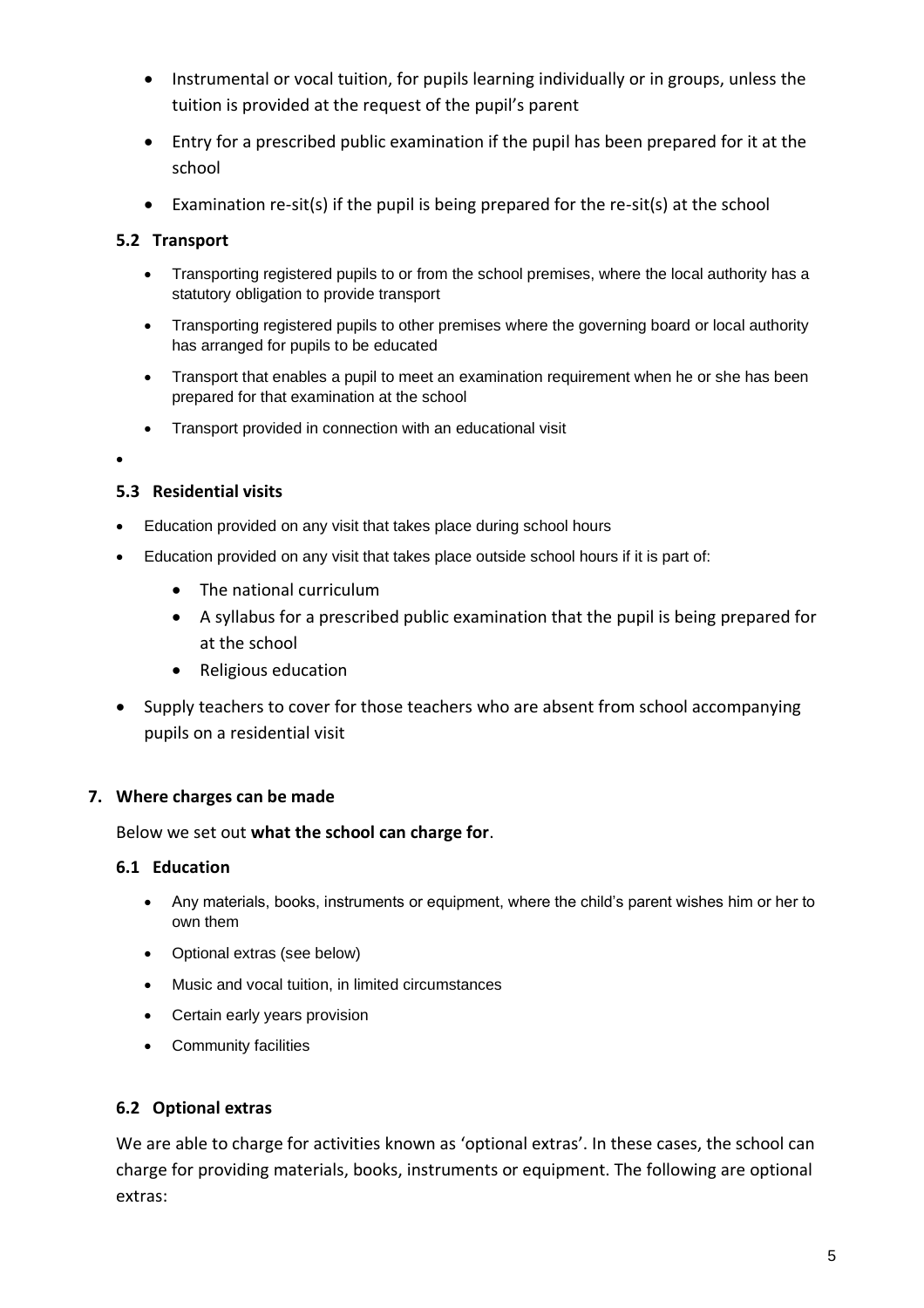- Education provided outside of school time that is not part of:
	- The national curriculum
	- A syllabus for a prescribed public examination that the pupil is being prepared for at the school
	- Religious education
- Examination entry fee(s) if the registered pupil has not been prepared for the examination(s) at the school
- Transport (other than transport that is required to take the pupil to school or to other premises where the local authority/governing board has arranged for the pupil to be provided with education)
- Board and lodging for a pupil on a residential visit
- Extended day services offered to pupils (such as breakfast clubs, after-school clubs, tea and supervised homework sessions)

When calculating the cost of optional extras, an amount may be included in relation to:

- Any materials, books, instruments or equipment provided in connection with the optional extra
- The cost of buildings and accommodation
- Non-teaching staff
- Teaching staff engaged under contracts for services purely to provide an optional extra (including supply teachers engaged specifically to provide the optional extra)
- The cost, or an appropriate proportion of the costs, for teaching staff employed to provide tuition in playing a musical instrument, or vocal tuition, where the tuition is an optional extra

Any charge made in respect of individual pupils will not be greater than the actual cost of providing the optional extra activity, divided equally by the number of pupils participating.

Any charge will not include an element of subsidy for any other pupils who wish to take part in the activity but whose parents are unwilling or unable to pay the full charge.

In cases where a small proportion of the activity takes place during school hours, the charge cannot include the cost of alternative provision for those pupils who do not wish to participate.

Parental agreement is necessary for the provision of an optional extra which is to be charged for.

# **6.3 Music tuition**

The school can charge for vocal or instrumental tuition provided either individually or to groups of pupils, provided that the tuition is provided at the request of the pupil's parent.

Charges may not exceed the cost of the provision, including the cost of the staff giving the tuition.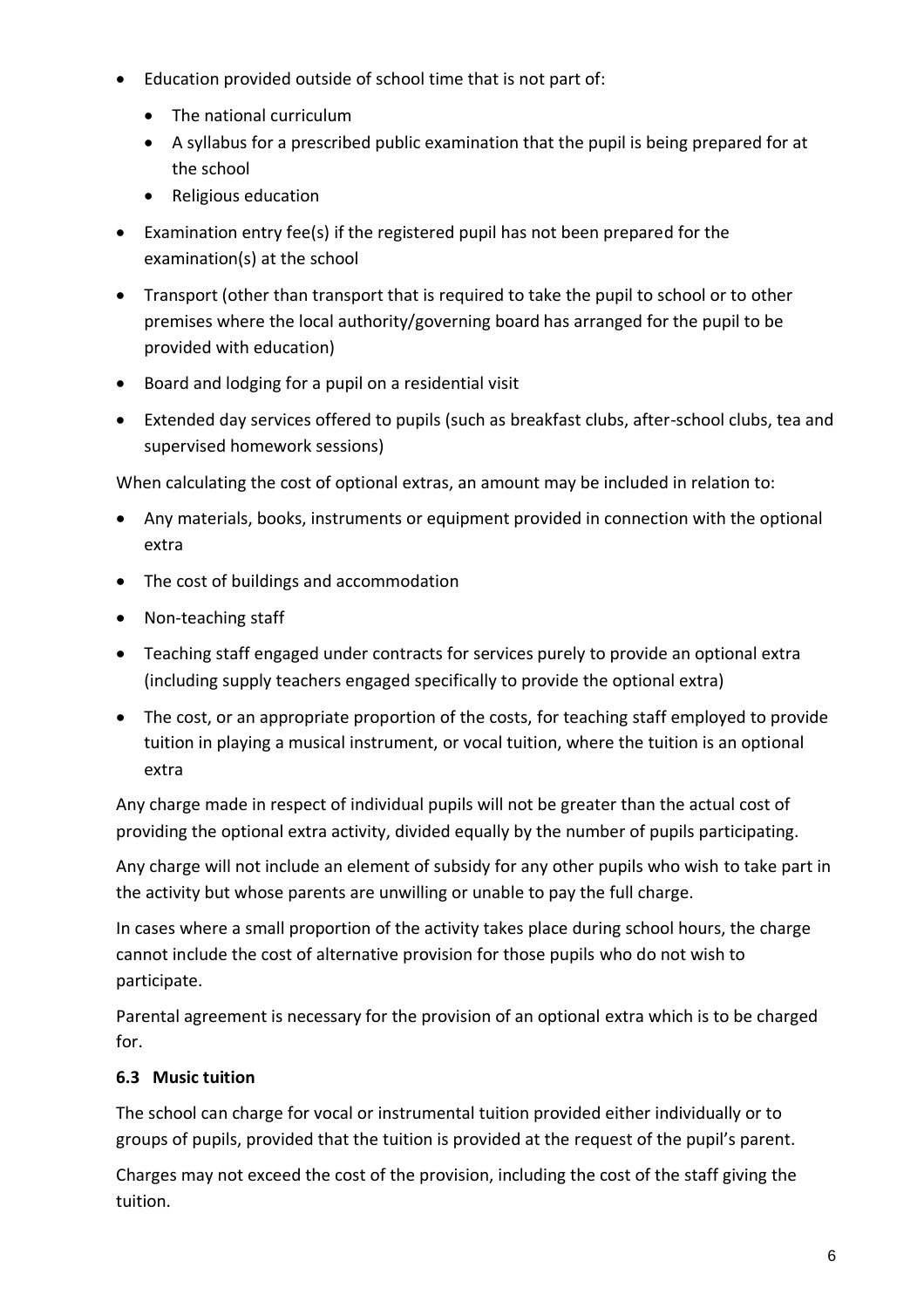Charges cannot be made:

- If the teaching is an essential part of the national curriculum
- If the teaching is provided under the first access to the Key Stage 2 instrumental and vocal tuition programme
- For a pupil who is looked after by a local authority

# **6.4 Residential visits**

We can charge for board and lodging on residential visits, but the charge must not exceed the actual cost.

# <span id="page-6-0"></span>**8. Voluntary contributions**

As an exception to the requirements set out in section 5 of this policy, the school is able to ask for voluntary contributions from parents to fund activities which would not otherwise be possible.

Some activities for which the school may ask parents for voluntary contributions include:

- visits to museums
- sporting activities which require transport expenses
- outdoor adventure activities
- visits to the theatre
- school trips
- musical events
- theatre companies visiting the school
- Workshops delivered by visiting companies.

# **There is no obligation for parents to make any contribution, and no child will be excluded from an activity if their parents are unwilling or unable to pay**.

If the school is unable to raise enough funds for an activity or visit then it will be cancelled.

If the activity is cancelled all monies paid will be returned to parents/carers.

Any voluntary contribution asked for in respect of an activity or visit will not exceed the total cost to the school divided equally by the number of pupils participating. It will therefore never include any element of subsidy for any other pupils wishing to participate in the activity whose parents/carers are unwilling or unable to contribute the full amount.

The school is committed to ensuring fair access and treatment of all pupils, and this means ensuring that no pupil is excluded from an activity because the parents/carers of that pupil are unwilling or unable to pay. If there is insufficient funding for an activity, then it will be cancelled. The identity of the pupil or parents/carers of the pupil who did not want to make the payment, or could not make the payment, will not be disclosed under any circumstances.

The school often subsidises some of the day trip costs in order to support a visit.